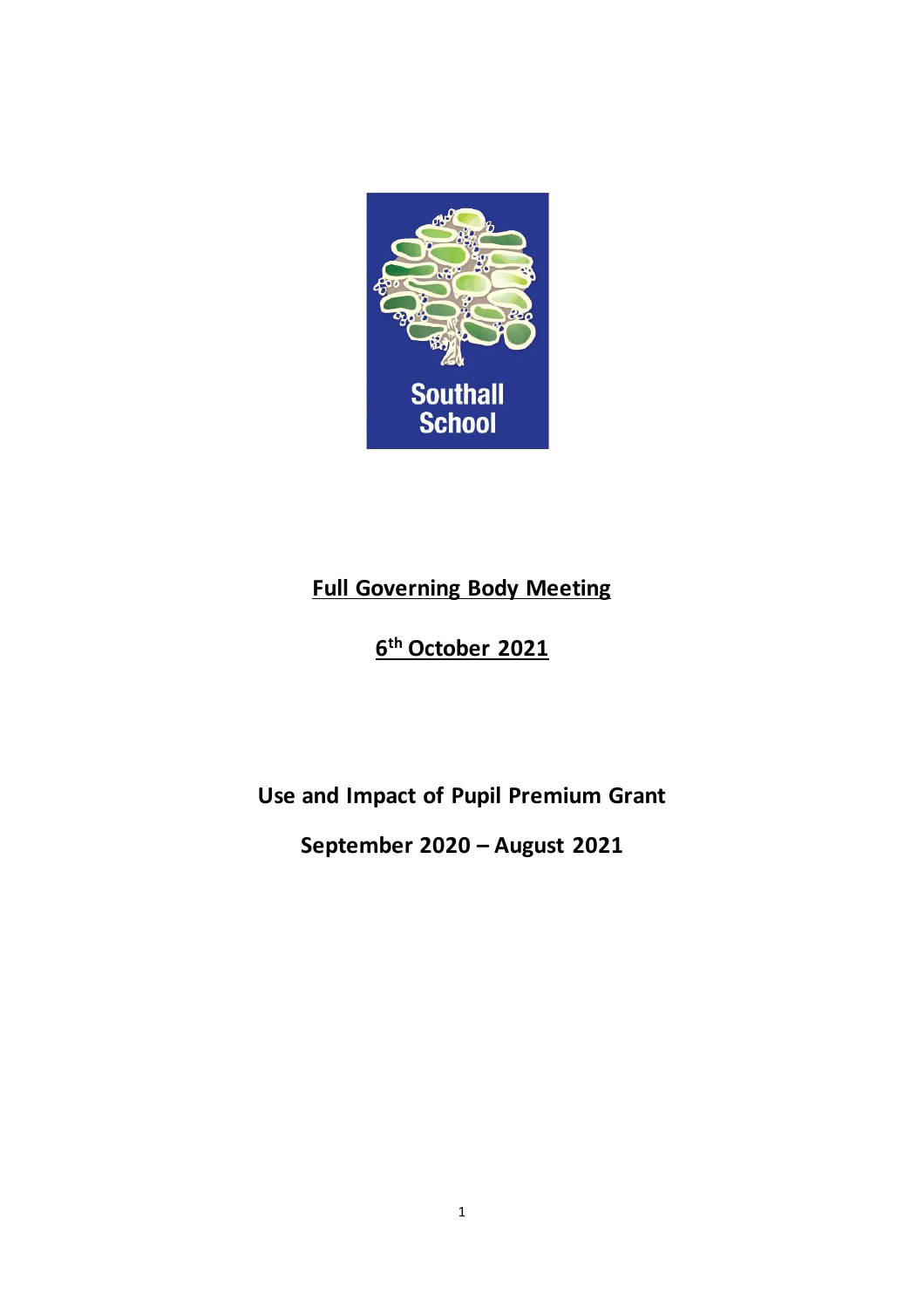## **Governors' Report on Use of Pupil Premium Grant**

## **Context**

Pupil Premium continues to be awarded by the government forpupils that fall into the following three groups:

- Children in care
- Service children
- Children in receipt of free school meals

Schools are free to spend the pupil premium as they see fit but are responsible for its use with the target groups. The Government believes that pupil premium is the best way to address the current underlying inequalities between children eligible for free school meals and nonfree school meal children. The same applies to the other two groups in relation to equality. Governing bodies are responsible for the outcomes on achievement of the use of this funding.

#### Financial Allocation for 2020/21

The actual amount of funding received for the financial year 2020/21 was £116,240. This was made up of:

| Free School Meals (FSM) pupil premium allocation   | £108,600 |
|----------------------------------------------------|----------|
| Looked After Children (LAC) pupil premium          | £ 6,000  |
| Service child pupil premium (5 pupils @ £310 each) | £ 1,550  |

#### Expenditure 2020/21 for Academic Year

In a previous year, the leadership team and governors considered the most effective impact that pupil premium would have on pupil progress. The decision was based on knowledge of the pupils, the self-review process and previous success in enhancing pupil progress. The leadership team reviewed the Sutton Trust research on the uses of pupil premium and their impact.

The Sutton Trust assessed the use of teaching assistants as low impact and high cost partly due to their training and deployment. It was specified in the Deployment of Support Staff Research that this was related to leadership and the subsequent project - Maximising the Impactof Teaching Assistants – stated that when trained and deployed appropriately teaching assistants can impact on progress. The guidance report published by the Education Endowment Foundation – Making Best Use of Teaching Assistants March 2015 – further emphasises this research.

Governors agreed that the funding based for 2020/21 would continue to be allocated as it had been in previous years as follows:

- Sustaining high level of individual/small group learning appropriate to individual pupils by increasing TA support time in each of the classes.
- The LAC pupil premium expenditure is agreed through the PEP meetings and it is targeted on the most effective intervention for enhancing pupil progress. This may be related to individual or group interventions.

Pupils have made good progress overall in relation to their starting point and needs, and no groups have been identified as being disadvantaged. The judgment on the progress of pupils has been made by the leadership team and governors.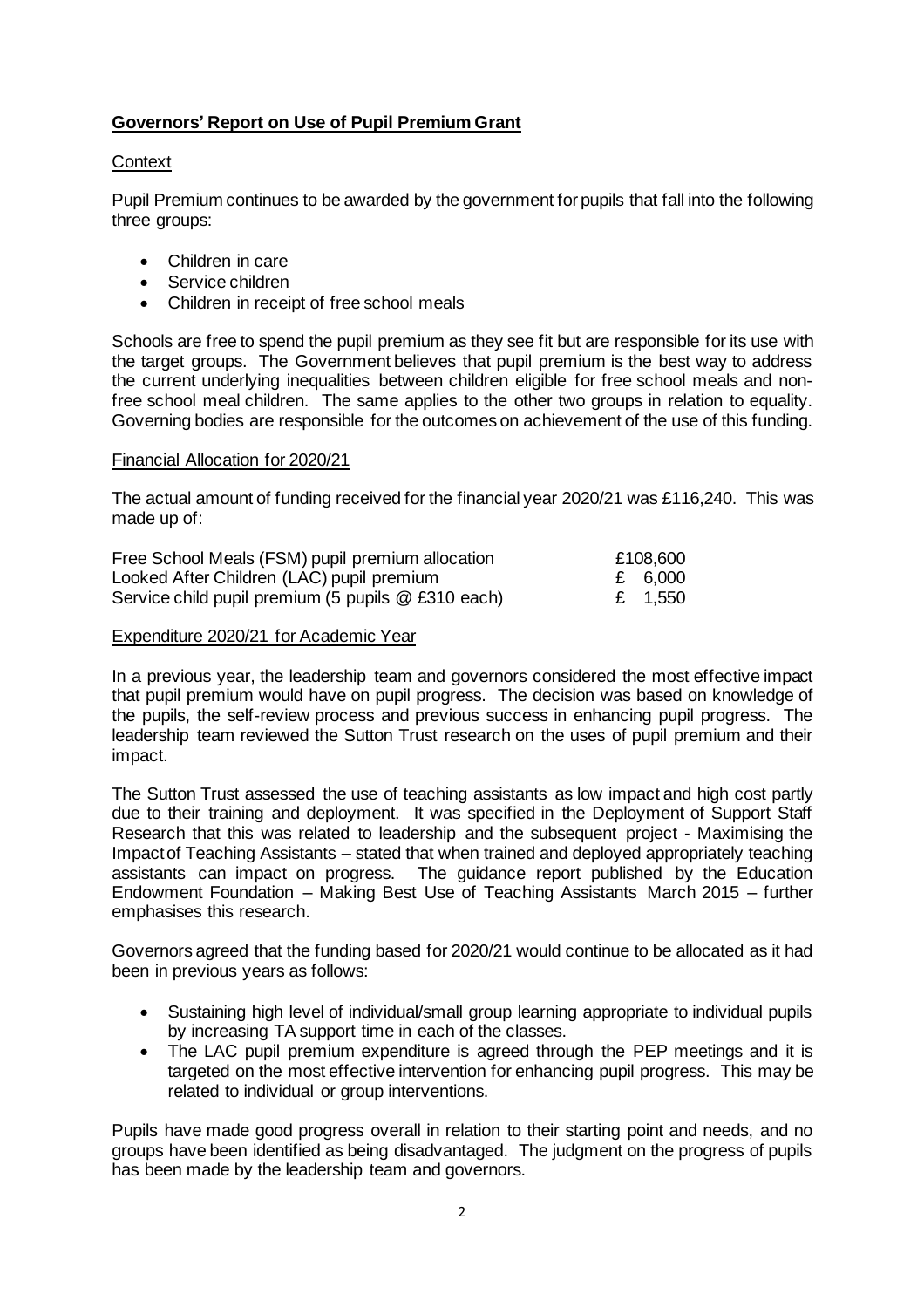For LAC the funding is ring fenced in the budget until agreed by and directed through the PEP with the core purpose being to maximise pupil educational purpose. Further information can be found on their evidence file.

## Pupil Progress - Sources of Evidence to Support Judgment

Southall continues to evaluate pupil progress through a wide range of measures and the good progress judgment has been sustained over time:

- Annual reviews detail pupil progress across a number of areas.
- Parent feedback within school consultation and throughout each review is highly positive.
- Evidence in teacher appraisals as the judgement of teaching is always about impact on pupil engagement, progress and achievement. It includes within the lesson and over time. The process also uses data on targets set at the beginning of the year. The quality of teaching and learning through appraisals supports the judgement on pupils' progress.

Progress for in-year is monitored by:

- the quality of teaching and learning throughout the year
- regular observations by senior leaders including sessions in all classes, appraisal roles, learning monitoring walks and informal/ drop-in interactions/classroom visits
- Deputy Head monitoring pupil progress data through SAP (Southall Assessment and Progress system) half termly and reviewing the success of interventions made.
- Senior Leaders review students' books to ensure progress.
- Senior Managers monitor the progress of pupils and the impact of expenditure. The Deputy Headteacher specifically monitors the impact of LAC pupil premium.

### Governor Role

The governing body have received reports from teachers on pupil progress including those in receipt of pupil premium.

Additionally, the Governing Body has established four link governors who are on the Finance and Resources Committee to further monitor the impact. The Headteacher oversaw the process of implementing pupil premium expenditure and impact in school.

### **Pupil premium 2021/22**

The estimated pupil premium allocation for 2021/22 is £93,535. This is made up of:

| Deprivation/FSM pupil premium allocation:       | £73.535 |
|-------------------------------------------------|---------|
| Post LAC pupil premium                          | £18,760 |
| Service child pupil premium (4 pupils $@$ £310) | £ 1,240 |

### **Proposed planned expenditure**

### **The proposal is that pupil premium is spent as follows:**

- Sustain and increase high level of individual/small group learning appropriate to individual pupils by increasing TA support time in each of the classes
- Sustain staffing within the Wellbeing Team to ensure learning takes place within the classroom and that classroom staff can focus on teaching and learning.